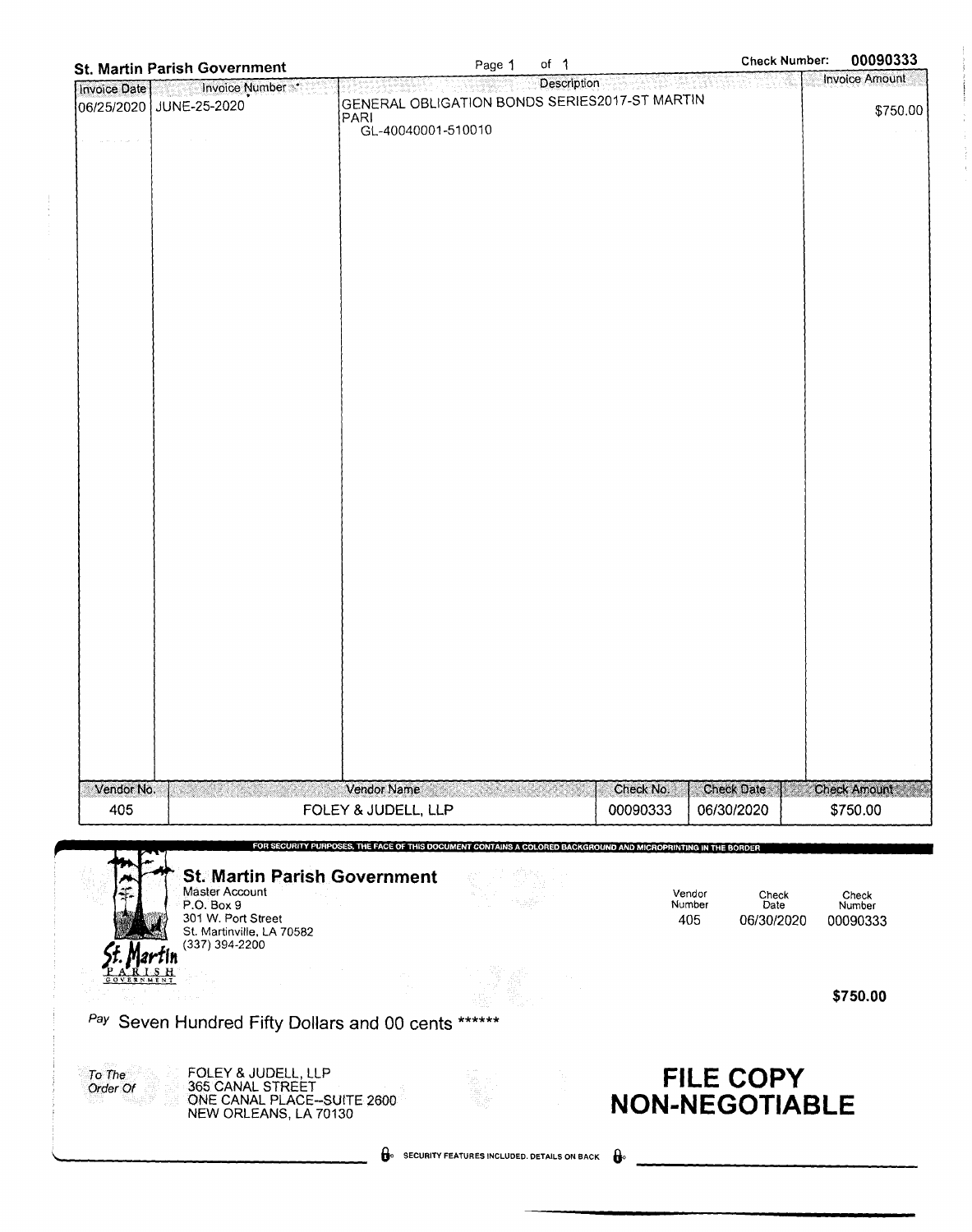$\begin{bmatrix} 1 & 1 \\ 1 & 1 \\ 1 & 1 \end{bmatrix}$  $\frac{1}{3}$ 

 $\hat{\boldsymbol{\gamma}}^{ab}$ 

 $\ddot{\phantom{0}}$ 

 $\ddot{\phantom{0}}$ 

**Martin** 

**Production Centryly among** 

 $\times$ 

**A** P<br> **ELONG WARE AND MAN BANNER DELOW THAT RALL BAND**<br> **A** P DEPARTE YSIGN RANDOBBEARD RAND RAND